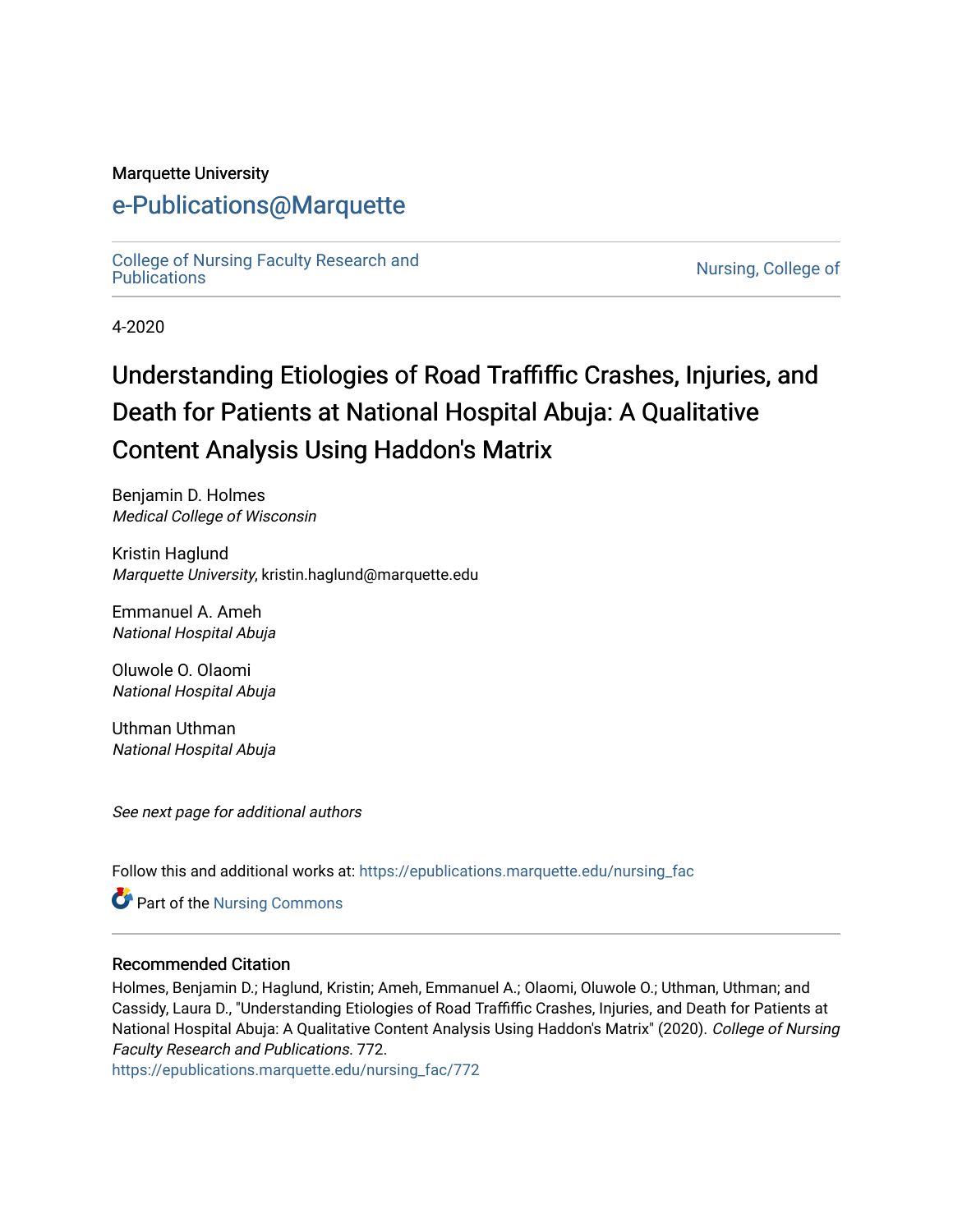# Authors

Benjamin D. Holmes, Kristin Haglund, Emmanuel A. Ameh, Oluwole O. Olaomi, Uthman Uthman, and Laura D. Cassidy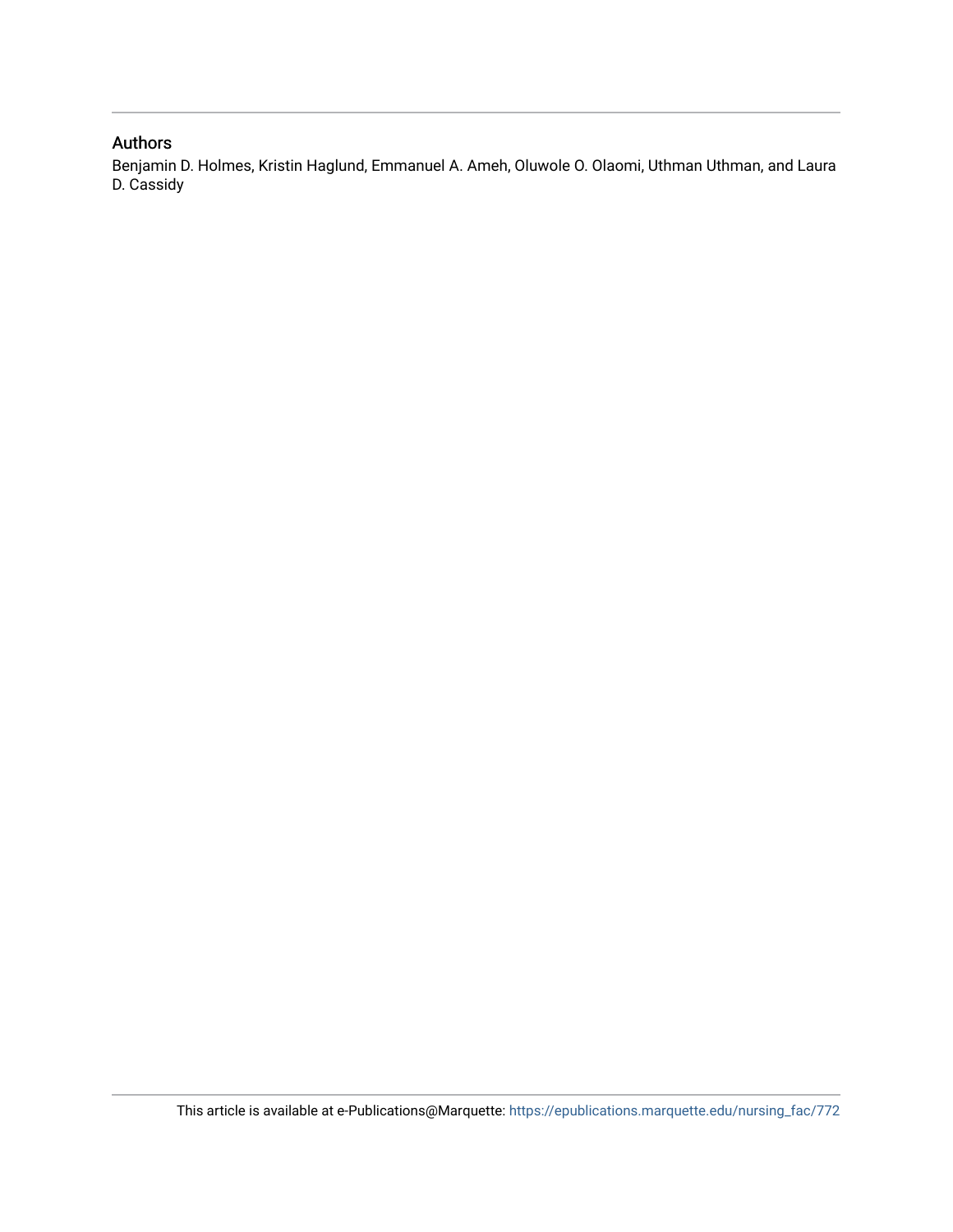

# **Understanding Etiologies of Road Traffic Crashes, Injuries, and Death for Patients at National Hospital Abuja: A Qualitative Content Analysis Using Haddon's Matrix**

Benjamin D. Holmes Medical College of Wisconsin, Milwaukee, Wisconsin, USA

Kristin Haglund Marquette Univesity, Milwaukee, Wisconsin, USA

Emmanuel A. Ameh, Oluwole O. Olaomi, and Uthman Uthman National Hospital Abuja, Federal Capital Territory, Nigeria

Laura D. Cassidy Medical College of Wisconsin, Milwaukee, Wisconsin, USA

*Road traffic crashes and sequelae are reaching pandemic proportions globally and have currently achieved disproportionately high levels in Nigeria. Quantitative studies are accumulating in the peer-reviewed literature, but there is a paucity of qualitative research in Nigeria. Data for this study of structural and behavioral factors of road traffic crashes and injuries in Federal Capital Territory were collected in semi-structured interviews with crash survivors at National Hospital Abuja. Interviews were analyzed via qualitative content analysis, revealing crash location and participant beliefs about crash etiologies. Units of analysis were developed from participant statements and were structured within four a priori etiologic categories using Haddon's (1980) matrix: human-, vehicle-, physical environment-, and socioeconomic environment-related. Subcategories were generated. Human-related subcategories included reckless behavior and drivers, limited technical knowledge and skill. Vehicle-related subcategories included vehicular disrepair and lack of safety equipment. Physical environment-related subcategories included road disrepair, infrastructural inadequacy, and weather. Socioeconomic environment-related subcategories included government, prehospital care, money, and prayer. Subcategories were organized temporally by pre-event, event, and post-event phases, with most units of analysis allocated in the pre-event phase. These qualitative results can be utilized to guide future research along community-aligned priorities, and to structure community-engaged preventative and interventional efforts. Keywords: Road Traffic Injury, Road Traffic Crash, Nigeria, Qualitative, Semi-Structured Interview, Content Analysis, Haddon's Matrix*

# **Introduction**

Road traffic crashes are one of the leading causes of injury and death globally, and injury and mortality rates are increasing. Current trends indicate that by 2030 crashes will become the fourth leading cause of disability-adjusted life year (DALY) loss (Mathers &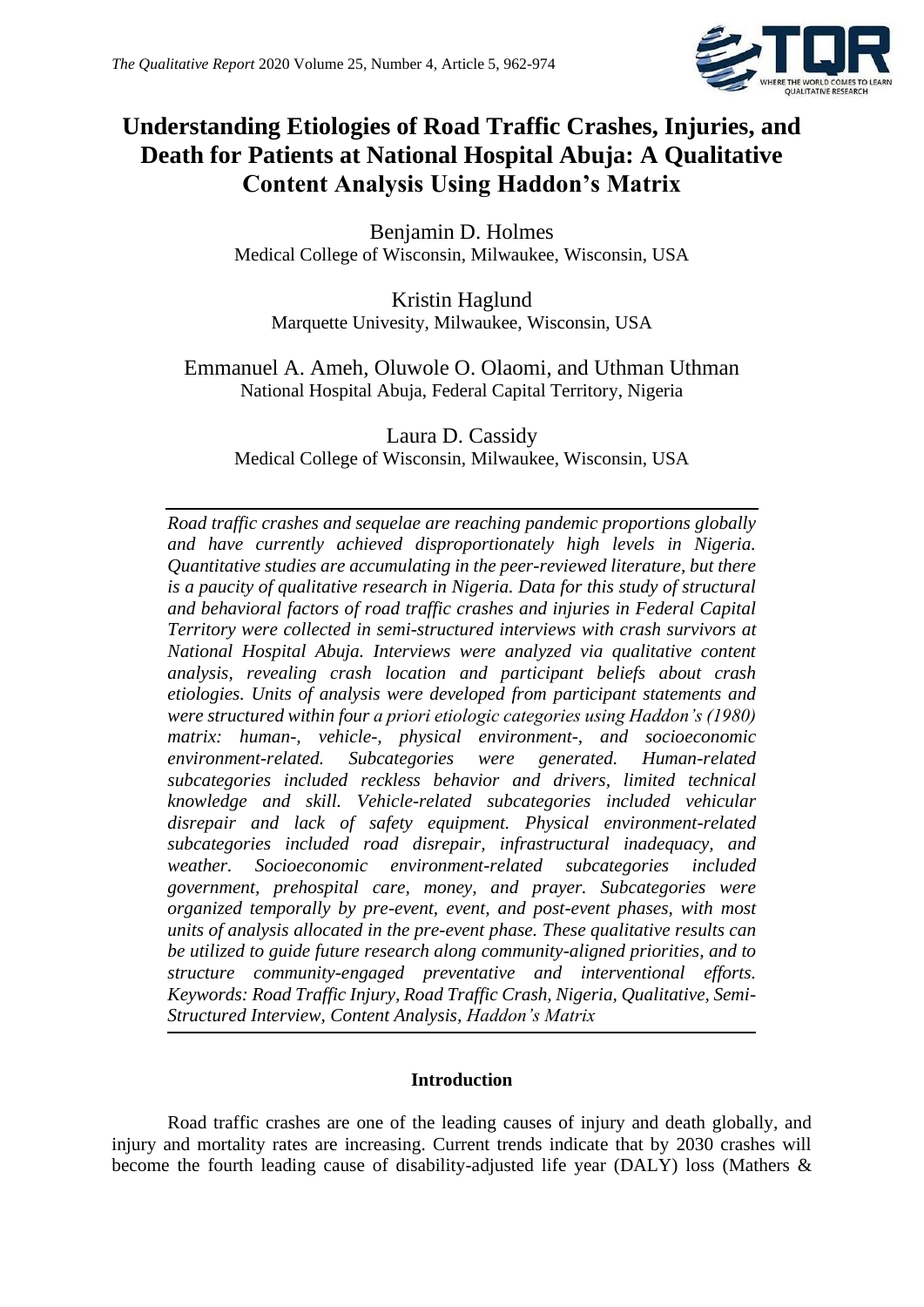Loncar, 2006) and the seventh leading global cause of death (World Health Organization [WHO], 2018). The global death toll due to crashes has already escalated by 46% over the past two decades (Bhalla et al., 2014).

Low- and middle-income countries (LMICs) are disproportionately affected by the crash epidemic. Ninety-three percent of the world's crash-related deaths occur in LMICs where only 59% of its motor vehicles are registered (WHO, 2018). This problem is complicated by the economic toll of crashes in LMICs, where nearly one half of all healthcare expenditures in LMICs is used to treat injuries related to motor vehicle crashes (Zakeri & Nosratnejad, 2017).

Sub-Saharan Africa has absorbed an inequitable impact from this epidemic, currently demonstrating the highest crash-related mortality rate per population in the world (Marquez & Farrington, 2013). Further, rates continue to trend upward over time. Nigeria, Africa's highest populated country, ranks 21st of 187 countries, ranked descendingly by change in relative mortality due to crashes between 1990 and 2010, 14th for change in years of life lost (YLLs), and 13th for change in DALYs (Lin, 2016). The crash-related mortality rate in 2012 was 162 per 100,000 in Nigeria, which is 636% higher than the global average of 22 per 100,000 (Korter, Olubusoye, & Salisu, 2013). A Nigerian has one chance in nine of dying due to a crash, and one chance in three of being injured due to one in his/her lifetime (Atubi & Gbadamosi, 2015).

Research on the epidemiology of crash problems in LMICs is increasing. However, studies such as those cited above predominantly report statistics, while there is a paucity of qualitative research (Holmes, Haglund, Beyer, & Cassidy, 2018). Qualitative exploration has the potential to enhance quantitative crash research by describing and explicating contexts and social processes surrounding crashes which are inexplicable in quantitative analysis (Roberts, 1997). Additionally, understanding local stakeholders' perspectives on the etiologies and potential solutions to crashes increases the likelihood that interventions will be supported, sustainable, and effective (Roberts, Smith, & Bryce, 1995).

The authors present a qualitative content analysis of explanatory factors of road traffic crashes in which patients at National Hospital Abuja (NHA) were involved using Haddon's (1980) matrix. Our primary objective is to identify structural and behavioral factors of road traffic crashes and injuries in Federal Capital Territory (FCT), Nigeria, in order to guide future research along community-aligned priorities, and to structure community-engaged preventative and interventional efforts. The authors' collaboration unites backgrounds of medical crash trauma care in FCT, local trauma registry development, qualitative project development and analysis, and research expertise in the global road traffic crash pandemic.

#### **Methods**

#### **Data Collection**

This paper reports the results of semi-structured interviews with road traffic crash survivors at NHA, performed over a 2-week period in August 2018. The primary author performed interviews within a private location (room or bay) at NHA. We chose semistructured interviews as a data collection technique because of their structured flexibility, which both maintains uniformity in participant questioning and allows for individuality in responses and follow-up questions. This method can therefore encourage participants to provide deep and vital responses, thereby identifying new and meaningful concepts and themes (Dearnley, 2005) which contextualize crash and injury mechanisms. Semi-structured interviews have been utilized successfully in qualitative road traffic crash research in various LMICs in studying such themes as crash etiology, crash experience, injury care, prevention and intervention, and risky driving motivations (Holmes et al., 2018).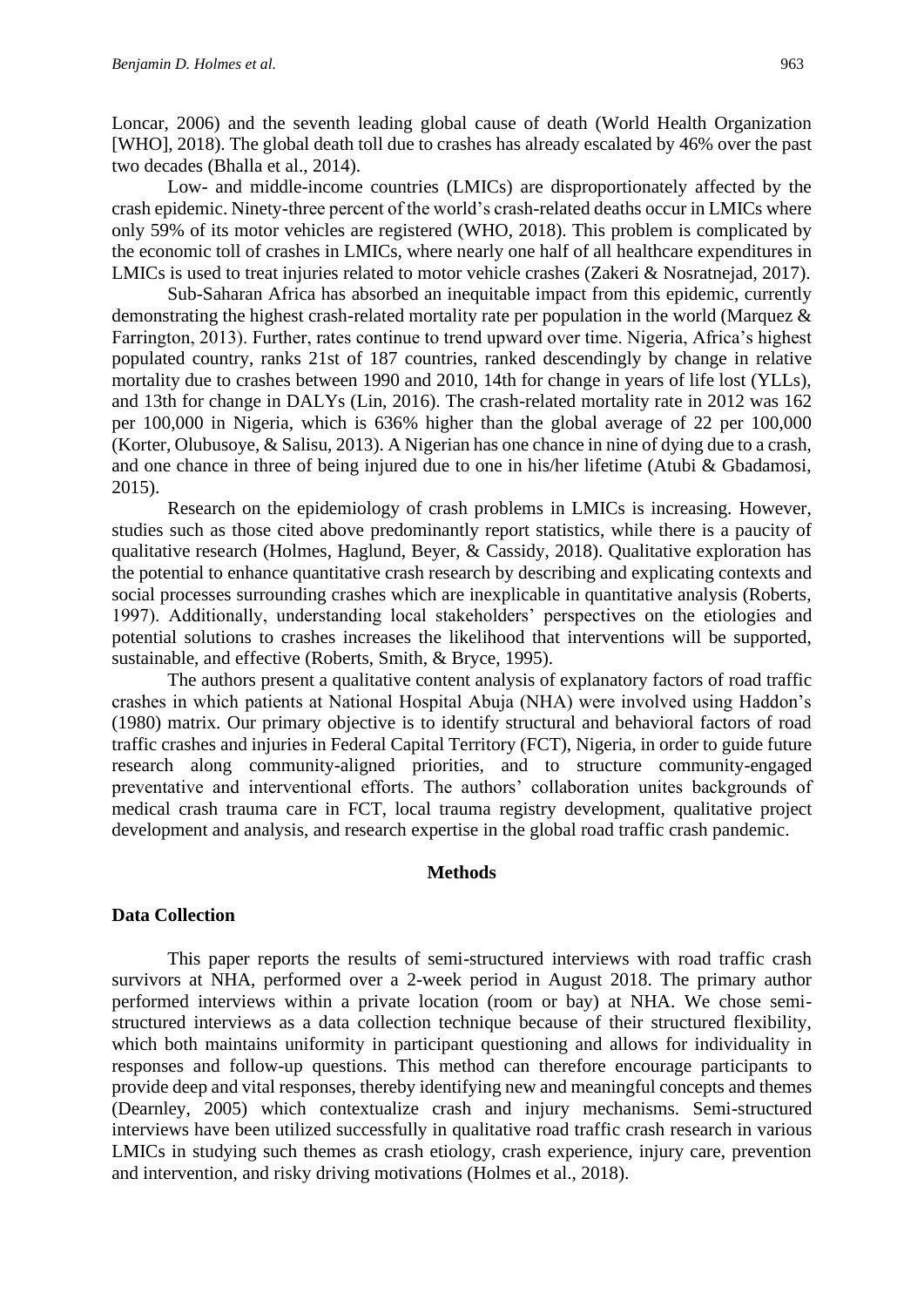In order to understand both structural and behavioral factors of crashes and injuries in FCT, interviews addressed the following research question: "What are the locations and etiologies of crashes in which patients at NHA are involved?" Participants were included in this study if they were injured in a crash, if they were 18 years old or older, if they spoke English or if they had a companion who could translate for them, and if they provided informed consent. We selected these inclusion criteria to facilitate interactions with participants whose narratives would best inform our research question, based on our belief that adults injured in a crash who could communicate, with or without the assistance of another, in the native language of the primary author could provide the richest descriptions of their crash experiences and beliefs about etiologies. We employed a convenience sampling technique to maximize collected data within a limited collection timeframe. Saturation was achieved within 25 interviews. The primary author informed each participant that the interview would be audio recorded and transcribed, then stored in a secure digital repository, and that personal identifying features would be deleted. Interviews lasted up to 30 minutes and were structured by the following interview guide:

1. Where did your crash occur?

2. Tell me about this location and car crashes.

Prompts:

Did something about this location contribute to your crash? Do many crashes happen here? Is there something about this location that makes crashes more likely? Is there something about this location that makes it more likely for someone to be injured or killed in a crash here?

- 3. What could be done at this location to prevent crashes in the future?
- 4. What could be done at this location to prevent injuries or deaths due to crashes?
- 5. Many people feel that injuries and deaths due to car crashes are a major problem in Nigeria.

Prompts:

In your opinion, how much of a problem are crashes for people in Nigeria? What do you think is causing the problem of crashes in Nigeria?

- 6. What could be done in Nigeria to decrease crashes?
- 7. What could be done in Nigeria to prevent injuries or deaths due to crashes? Prompts:

For example, seatbelts and helmets can prevent people from being injured or killed in a crash; would those precautions work here?

Interviews were recorded on a password-protected digital handheld device and then the primary author immediately transcribed them. Both the audio interview and transcription were then uploaded to Medical College of Wisconsin (MCW) Box, a secure data repository, and erased from the handheld device. Personal identifying features were deleted. Sixteen (64%) males and nine (36%) females were interviewed. Approximately 300 minutes of interviews were transcribed in total. This study was approved by the Institutional Review Boards at both NHA and MCW/Froedtert Hospital.

# **Data Analysis**

We utilized Haddon's (1980) matrix as an analytical framework for qualitatively evaluating the etiologies of crashes in FCT. William Haddon, Jr. developed the matrix as an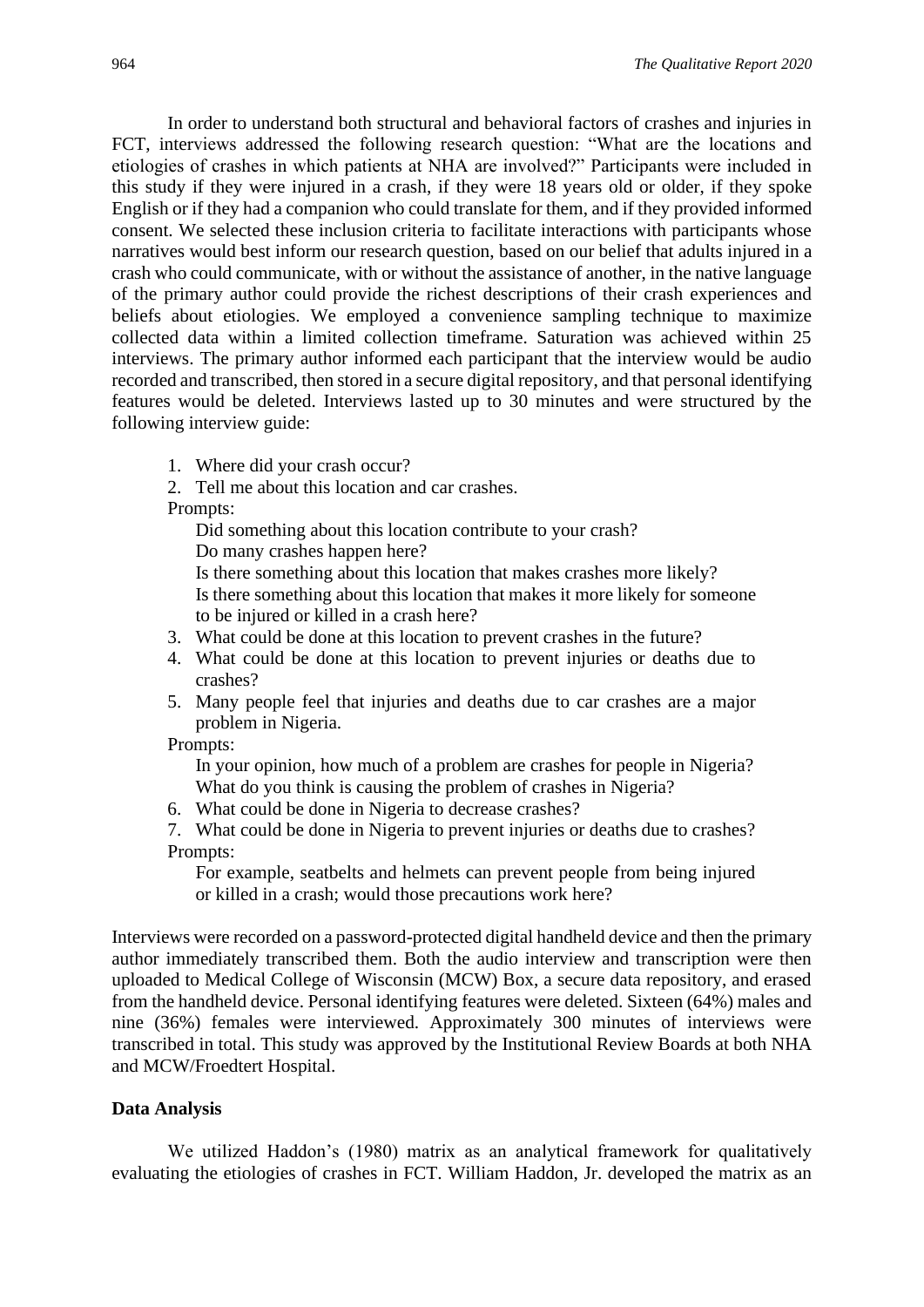aid in studying injury epidemiology, and it appears in his papers in various forms throughout the 1960s, '70s, and '80s, and in other researchers' papers in augmented forms today (Runyan, 2015). Haddon's matrix separates temporal phases of injuries into "pre-event," "event," and "post-event" timing in rows, and classifies explanatory factors of injuries as "human-," "vehicle-," and "environment-related," in columns. The last column is commonly divided into "physical environment" and "socioeconomic environment" (Lu, 2006). When applied to road traffic crashes, the matrix is meant to identify all risk factors associated with a crash, and then inform and structure countermeasures: those meant to prevent crashes (pre-event phase), prevent or reduce severity of injuries (event phase), and reduce the adverse outcomes of crashes once they have occurred (post-event phase) (Mohan, Tiwari, Khayesi, & Nafukho, 2006).

This framework has been employed extensively in quantitative analysis of a broad spectrum of injury mechanisms, including crashes. Qualitative burn researchers have also recently recognized its utility in their research (Bazargani et al., 2013; Deljavan, Sadeghi-Bazargani, Fouladi, Arshi, & Mohammadi, 2012). We chose to use Haddon's (1980) matrix in this study for its ability to isolate both structural (including locational) and behavioral crash etiologies, and to optimize both data saturation and the applicability of our results for preventative and interventional purposes.

In this study, we conducted qualitative content analysis using interview data. Content analysis method is systematic and flexible (Schreier, 2014), and is the most commonly employed technique for qualitatively analyzing crash data in LMICs (Holmes et al., 2018). The primary author read each of the interviews and coded statements as the units of analysis. I drew initial codes from the a priori categories in Haddon's matrix: human, vehicle, physical environment, and socioeconomic environment (Haddon, 1980). I then cut and pasted statements into matrices in which codes were assigned as column headings, and rows were labeled "pre-event," "event," and "post-event." Review of data in the matrices led to identification of more specific codes, such as driver behaviorisms, vehicular and infrastructural disrepair, economic pressure, and faith, which captured participants' perspectives regarding how and why human, vehicular, and physical and socioeconomic environmental factors contributed to car crashes, injuries, and deaths. A quantitative assessment of the data such as numbers of crashes in various locations and numbers of participants citing certain crash factors facilitated identification of patterns within the data. I combined patterns with thematically coded data to describe and explicate contexts and social processes surrounding crashes. A second author also read each interview and simultaneously and independently performed the subsequent steps outlined above. Following independent analysis, the two authors then reviewed, compared, and discussed each other's findings together. We encountered some differences and discrepancies in our individually selected units of analysis, category assignments, and subcategory generation. These differences required iterative dialogue, reassignment, and regeneration to resolve the discrepancies and refine our findings, until we achieved results which both authors agreed on (Schreier, 2014).

#### **Results**

In this section we present Haddon's (1980) a priori categories and the generated subcategories (Table 1), and specific findings regarding both the locations of NHA patient crashes and the etiologies of crashes, injuries, and fatalities, as structured by Haddon's matrix.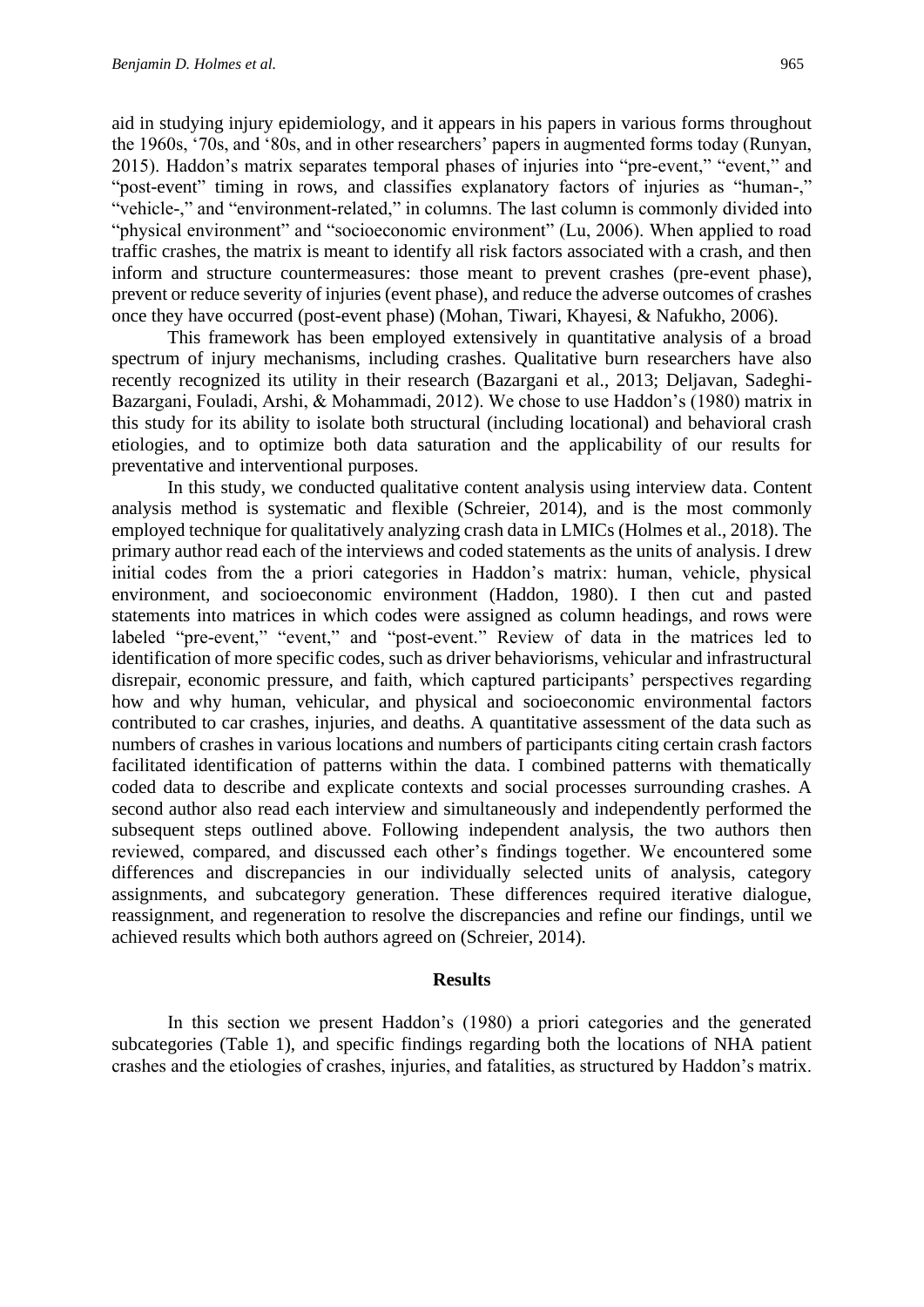| Category             | Human                                          | <b>Vehicle</b>              | <b>Physical</b><br>environment | Socioeconomic<br>environment |
|----------------------|------------------------------------------------|-----------------------------|--------------------------------|------------------------------|
| <b>Subcategories</b> | Reckless<br>behavior                           | Vehicular<br>disrepair      | Road disrepair                 | Government                   |
|                      | Limited<br>technical<br>knowledge and<br>skill | Lack of safety<br>equipment | Infrastructural<br>inadequacy  | Prehospital care             |
|                      |                                                |                             | Weather                        | Money                        |
|                      |                                                |                             |                                | Prayer                       |

**Table 1.** *Qualitative categories/subcategories of road traffic crash, injury, and fatality etiologies*

#### **Locations**

The location of a road traffic crash has been shown to be associated with crash injury severity and outcome for the population of crash patients at NHA. Specifically, NHA patients who were involved in a crash on an expressway or in an area where expressways transition to local roads (junctions, bridges, or roundabouts) are at a higher risk of dying at the hospital than those who were involved in a crash at a different type of location (Holmes, 2019). Twenty-four of the 25 interviewed participants in this study were injured on expressways or in transition zones; 13 were injured on an expressway, and 11 were injured in a transition zone. One patient was injured on a local road.

#### **Human Factors**

Human error is a historically and globally inculpated factor of road traffic crashes, injuries, and fatalities (Akanbi, Charles-Owaba, & Oluleye, 2009; Hedlund, 1985). In our study, qualitative content analysis of human factors resulted in the generation of two subcategories: reckless behavior and limited technical knowledge and skill. Reckless behavior was cited by all 25 participants (sometimes multiple times by a single participant) as a cause both of the participant's specific crash and of crashes in Nigeria in general. Driver behaviorisms were predominantly implicated (24 participants), though one participant attributed his brother's crash to pedestrian recklessness; his brother was struck while crossing an expressway junction drunk and on foot. Also, another taxi passenger observed that passengers rarely wear seatbelts: "Nobody bothers to strap." Participants offered several examples of driver recklessness as causes of their crashes, such as disregard for regulations, including speed limits (16 participants); inattentive and distracted driving (9); driving under the influence (7); emotional driving, including fear and maliciousness (5); impatience (5); overloading trucks or public transit (5); drowsy driving (4); and not performing vehicle maintenance (3).

Drivers' limited technical knowledge and skill was referenced by eight participants as a cause of crashes, both individually and generally. Several reasons for limitations in drivers' knowledge and skill were offered, including lack of formal training and licensure (6 participants), limited experience (3), parental negligence in preventing their children from driving (2), and unfamiliarity with the local terrain (1). One participant who had been injured as a passenger on a motorcycle taxi ("okada") was especially dubious of okada drivers' training generally, asserting, "As you see me now, I don't think I will ever in life go on okada!" Another, who was injured with her family when a reckless driver's vehicle lost control in the rain and careened into theirs, criticized Nigerian drivers generally and blamed their lack of training: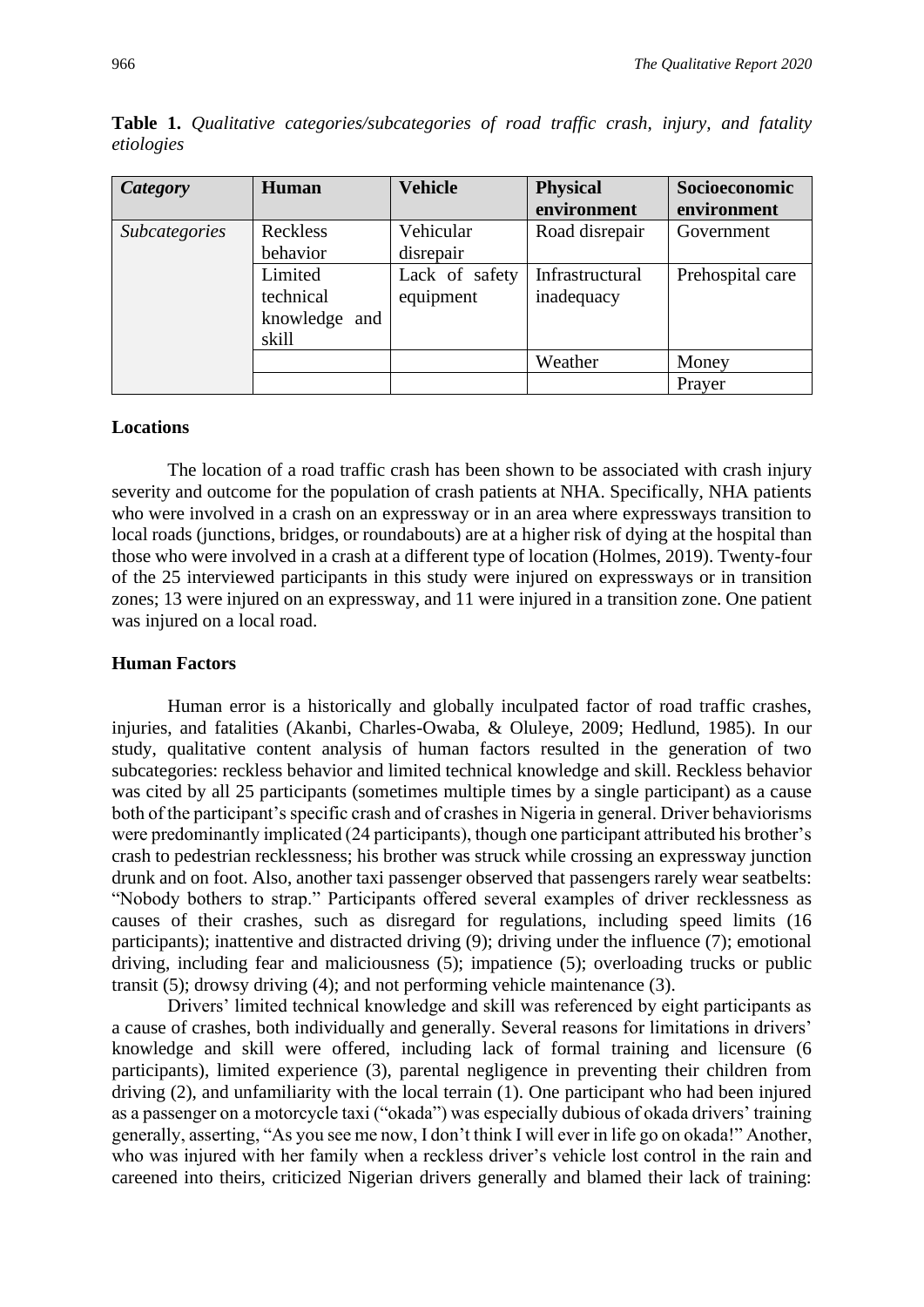"Most of them don't know how to drive cars yet on the road." Similarly, another participant expressed, "Those that drive without license, there are many!" Finally, after affirming this etiology one participant demanded, "The driver should be a learned person, that know how to [drive], you know?"

#### **Vehicular Factors**

Qualitative content analysis of vehicle-related factors in crashes, injuries, and deaths resulted in the generation of two subcategories: vehicular disrepair and lack of safety equipment. Fourteen participants noted vehicular factors as causes of their crashes and injuries and in road traffic crashes, injuries, and deaths generally in Nigeria, with 8 decrying disrepair and 11 citing a lack of or need for better safety equipment. Aside from general disrepair, only one car part was specifically mentioned when participants expressed concern regarding Nigerian vehicles: tires. One taxi passenger recounted that his crash happened when the taxi's "rear tire was removed. . . . Fell off." Three other participants specified tire bursts as the cause of their crashes, and one truck driver believed that tire bursts are a significant cause of crashes, injuries, and deaths in Nigeria in general, pointing out: "[T]he tire of the vehicle will lose control and went and hit another place, that would be a lot, such an accident with burns or dead."

Participants discussed the lack of several different pieces of safety equipment as causes of crashes, injuries, and deaths. Five participants mentioned a lack of seatbelts in their specific crashes. One participant was a passenger in a taxi minivan which crashed and "somersaulted" four times; she reflected somberly that her friend who had not used a seatbelt had died, while her friend who did, lived. Three participants shared that motorcycles are inherently dangerous, two of whom were personally involved in a motorcycle crash.

Four participants blamed a lack of innovation in Nigerian cars for both rule-breaking and crashes, surmising improved law abidance by drivers of vehicles equipped with speed alarms and speed limiters, and improved safety in vehicles with airbags. One participant even pleaded for researchers to produce safer vehicles, praying that God would "give the wisdom, so those people have the wisdom to produce a [safer] vehicle."

#### **Physical Environmental Factors**

Qualitative content analysis of physical environment-related factors in crashes, injuries, and deaths resulted in the generation of three subcategories: road disrepair, infrastructural inadequacy, and weather. Twenty-four participants described the physical environment as a causative factor in their crashes and in crashes, injuries, and fatalities generally in Nigeria, and 15 implicated road disrepair specifically. Of the types of disrepair discussed, potholes, uncovered construction ditches, and culverts were the most commonly noted culprits (7 participants). One driver observed that a dysfunctional drainage system is the underlying cause of potholes and culverts, as rainwater cannot then be efficiently drained, and it erodes "all these bad roads." Poor upkeep was also described by three participants. One passenger involved in an okada crash blamed the tall grasses growing in the roundabout for the driver's inability to see and avoid an approaching car. The following comments were made, describing the status of roads in Nigeria: "The roads are generally bad. At one point or the other you have to do some swerving here and there. . . . [W]e need to work on our roads." "A whole series of some accidents have been occurring here [Nigeria], definitely. Probably mostly some are probably from [culvert] or any kind of obstruction." Crashes in Nigeria are the "result of bad roads in most areas." "You see, the roads very bad. Very bad!" "Very bad road. Not a good road in Nigeria. . . . The potholes. Damages." "[M]ost of the federal roads in our country, they're not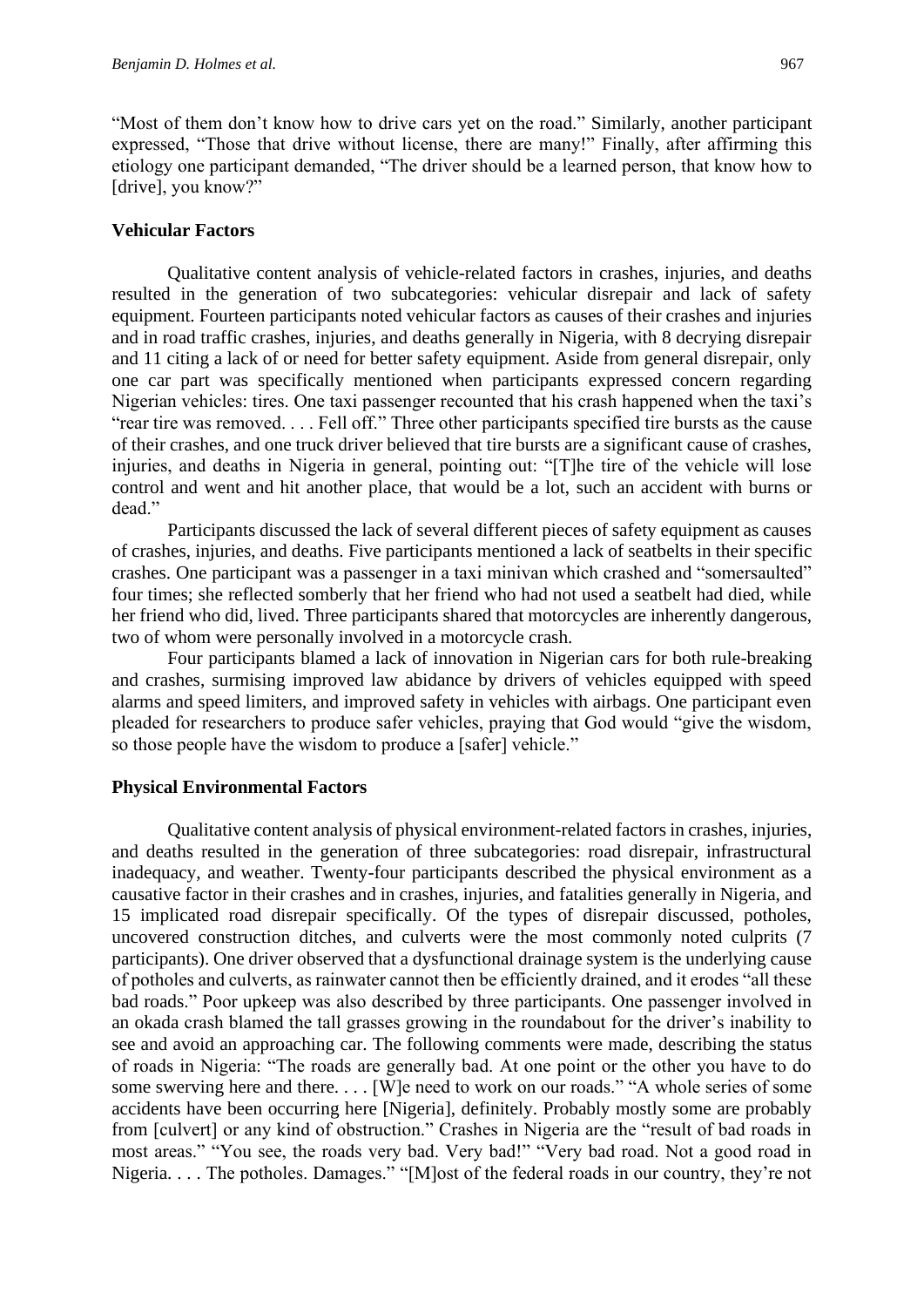taken care of. . . . For example, the road from Edo State to Kogi State is a deathtrap. Very, very deathtrap."

Infrastructural inadequacy was also implicated as a cause of crashes, and infrastructural improvement was recommended as a solution, by 17 participants. Examples of infrastructural problems included traffic congestion, especially in transition zones (6); poor lighting (3); traffic lanes which are too few and too narrow (2); lack of barriers and guardrails (2); and a lack of pedestrian bridges (1). One participant was injured as a taxi passenger in a transition zone when a vehicle in front of hers missed the exit and suddenly began driving in reverse. She blamed the crash ultimately on traffic congestion in the transition zone, explaining, "There are so many vehicles by the road." Another participant actually blamed taxi drivers for the congestion, at least on the road where he was injured: "So, so many people using that Airport Road; there's so many taxi drivers." Later in the interview this participant recommended installing speedbumps on Airport Road, averring, "when they put that traffic bump they will not too easy speed to pass there. . . .Speed bump, you understand, can make accident reduce on that Airport Road, I'm telling you!" Two other participants also recommended installing speedbumps, three recommended traffic lights on expressways, and one recommended placing a sign to notify drivers of upcoming road hazards.

Three participants observed that the weather was a causative agent in road traffic crashes, each blaming rain. One participant specifically recounted driving his truck into a large uncovered pothole in the expressway which had been obscured by rain.

# **Socioeconomic Environmental Factors**

Qualitative content analysis of socioeconomic environment-related factors in crashes, injuries, and deaths resulted in the generation of four subcategories: government, prehospital care, money, and prayer. Twenty-two participants described socioeconomic causative and preventative factors of crashes. All but one of the 22 participants identified ineffective government practices as causes of crashes in Nigeria, such as limited regulation and enforcement of current laws (12 participants), limited road repair (6), limited road traffic related policymaking (3), corruption (2), and limited post-crash investigation (1).

Twelve participants described their own efforts to secure first aid and transportation to the hospital after their crash, illustrating the impoverished status of prehospital care as a causative factor in crash patient injuries and fatalities. "[W]hen the accident happened," one truck driver recounted, "there's nobody there." Other participants attempted to hail their own transportation to the hospital: "I was like shouting, 'Help! Help! Please help us! Help!' Cars come, they come then slow down then speed up. Yes. Slow down, speed up." "We climb out from window, climb out. And so, we started calling people, 'Come and rescue! Come and rescue! Come and rescue!'. . .Only God save us." "So from there I call my boss to come over. So he came to pick me and took me to. . .National Hospital." "So everyone has to find their way. So if I could calm down, I knew that I was shooting blood." And summarily, "We have to rescue ourself out." One pedestrian described her lack of human assistance after her crash, and her complete reliance on God:

I pray to my Father, "Please don't let me to die this time around" . . . And I say, "God, send your angel from heaven to come and help me. Don't let me to die" ... I don't have any body to help me. I cannot have any thing to say, only prayers. I leave everything to God.

A variety of money-related issues were described by seven participants as causes of crashes, injuries, and fatalities in Nigeria. Three participants expressed concern regarding limited access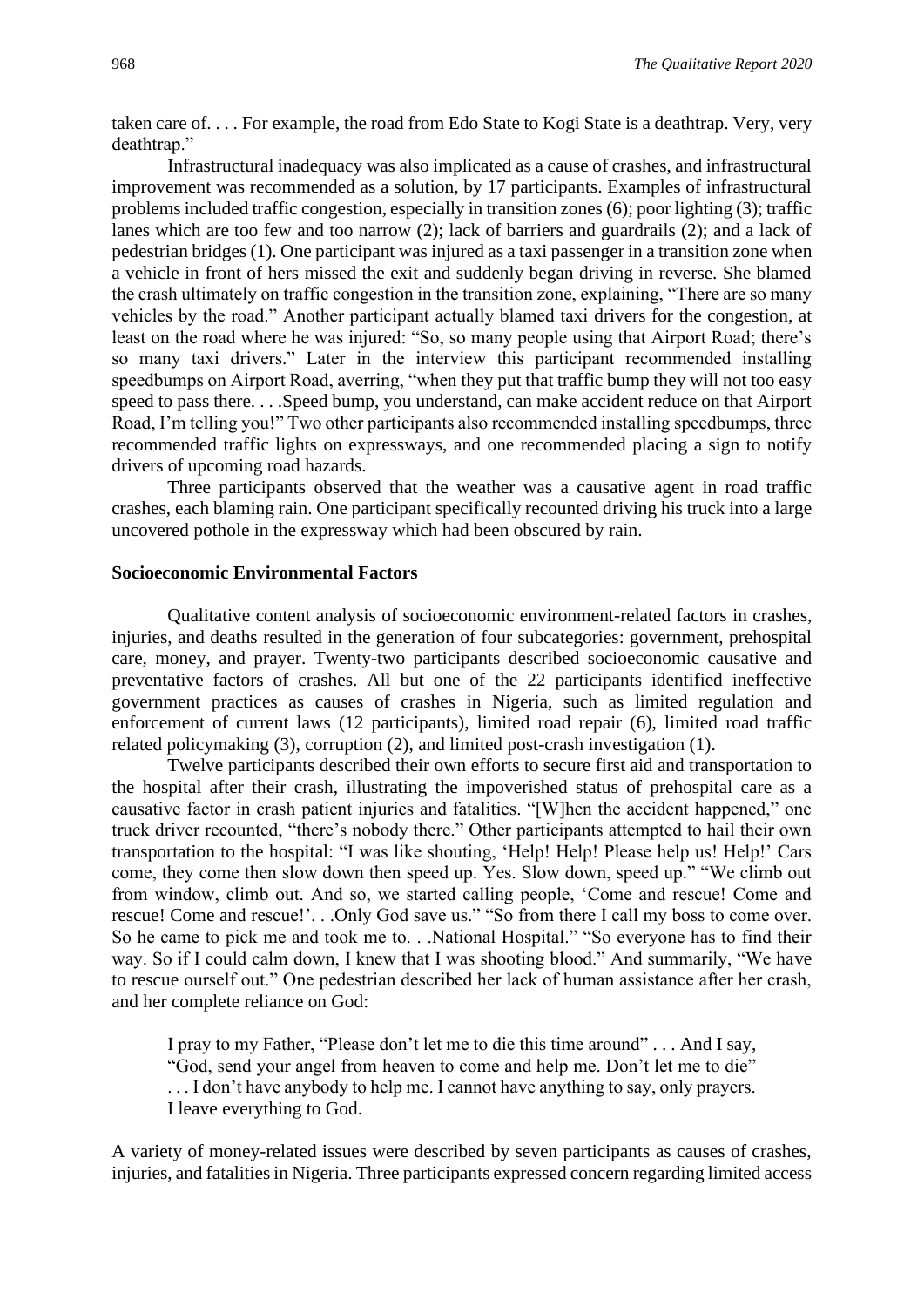to healthcare for financial reasons. One patient explained from her gurney, "If people don't have money, they cannot be here," while another worried about her own financial situation: "[H]ow am I going to ever get pay bills like this? You get?" Another whose entire family was hospitalized due to a crash expressed gratitude for her health insurance but noted that many other victims are less fortunate: "I work with government, so I am given national health insurance. . . . So that is what is helping us. If not, I wouldn't have been here. I cannot afford." One taxi driver complained that aside from being expected to drive victims to the hospital, taxi drivers are also frequently billed for the victims' medical care: "The drivers are left to settle the hospital bills of the person that was hit. And take him to the hospital." Other money-related issues include armed robbers "attacking on the highway" and causing crashes (2 participants), and drivers loading too many people and/or goods into their vehicles in order to earn more money (3). "Sometimes bike people [okada drivers] run out of patience and having to slow down, because they want to drop you and go get that again. They are after fast money."

Finally, five participants opined that prayer is a necessary practice to remedy the problem of road traffic crashes, injuries, and fatalities in Nigeria: "[A]ll Nigerians need prayer." Comments about prayer indicate participants' religiosity but may also hint at fatalistic beliefs and behaviorisms (Kayani, King, & Fleiter, 2012) as well as a lack of faith in humanmediated preventative and interventional measures.

#### **Temporal Factors**

Haddon's matrix accounts for temporality in the assessment of injury epidemiology by identifying explanatory factors in pre-event, event, and post-event phases. Most comments made by this study's participants involved pre-event processes (78%, 156 units of analysis). Nine percent involved processes at the time of the event, and 13% involved post-event processes. Table 2 shows the frequency of units of analysis per pre-event, event, and post-even subcategories, within each Haddon's category.

| Human               | <b>Pre-Event</b> | <b>Event</b>   | <b>Post-Event</b> |
|---------------------|------------------|----------------|-------------------|
| Reckless behavior   | 55               | 5              | 3                 |
| Limited technical   | 12               | $\theta$       | $\overline{0}$    |
| knowledge and skill |                  |                |                   |
| Total               | 67               | 5              | 3                 |
| <b>Vehicle</b>      | <b>Pre-Event</b> | <b>Event</b>   | <b>Post-Event</b> |
| Vehicular disrepair | 4                | 6              | $\Omega$          |
| Lack of<br>safety   | 10               | 1              | 1                 |
| equipment           |                  |                |                   |
| Total               | 14               | 7              |                   |
| <b>Physical</b>     | <b>Pre-Event</b> | <b>Event</b>   | <b>Post-Event</b> |
| <b>Environment</b>  |                  |                |                   |
| Road disrepair      | 17               | $\overline{0}$ | $\theta$          |
| Infrastructural     | 20               | $\overline{2}$ |                   |
| inadequacy          |                  |                |                   |
| Weather             | $\overline{0}$   | 3              | $\overline{0}$    |
| Total               | 37               | 5              |                   |
| Socioeconomic       | <b>Pre-Event</b> | <b>Event</b>   | <b>Post-Event</b> |
| <b>Environment</b>  |                  |                |                   |

**Table 2.** *Qualitative unit of analysis frequency in temporal subcategories*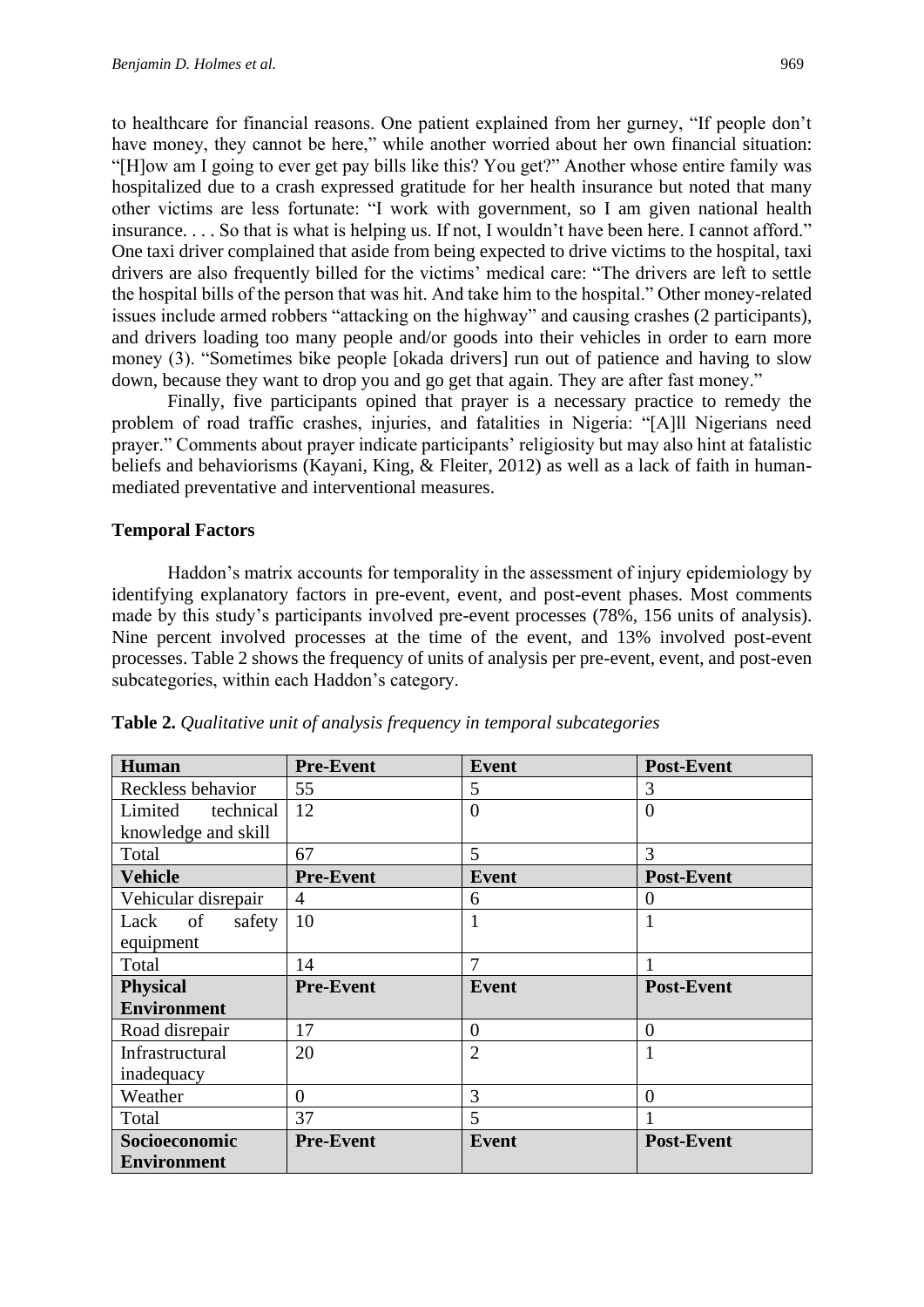| Government       |    |    |
|------------------|----|----|
| Prehospital Care |    |    |
| Money            |    |    |
| Prayer           |    |    |
| Total            | 38 | ∠∠ |

#### **Discussion**

Each of this study's 25 participants described a form of reckless behavior as a humanrelated cause of their crash or crashes in general. Examples included speeding, overloading vehicles, distracted driving, and driving drowsy. Some participants offered the opinion that increased earning potential is a reason some drivers may speed, overload their vehicles, and drive long hours. One truck driver alleged that in an effort to maximize both delivery loads and driving-time efficiency drivers of cement trucks which are made to carry 1,200 bags of cement will frequently load 60,000. They also speed, he complained. Two other participants suggested that okada drivers will similarly intentionally load excessive numbers of passengers on their motorcycles and speed in order to maximize profit, and three others leveled this accusation at their taxi drivers, one of whom prior to their crash seated 19 passengers in a 14-seater. Driving drowsy may also be an upshot of drivers' efforts to earn money. This last participant reported that his taxi van driver fell asleep at the wheel after driving "all the night to the morning" to drop off passengers and pick up more, presumably for financial reasons. Another participant's driver seemed more distracted while driving drowsy. There is a known relationship between driving drowsy and increased distractibility (Anderson & Horne, 2013). Participants, nearly to the person, suggested improved government regulation as a solution to the problem of reckless human behavior.

While these issues of speeding, overloading, distracted driving, and driving drowsy appear superficially to be human-related etiologies, they may have socioeconomic underpinnings as "upstream determinants"; that is, factors which structure the issues categorized as "human-related" (Oni et al., 2019). The relationship between these humanrelated issues and socioeconomic status was suggested by one participant who blamed the "present administration" for drivers' current financial problems, and when asked what can be done to decrease the number of crashes or deaths in Nigeria, answered,

Empowerment of the youth. And employment. Empowerment and employment ... Because the young boys when they graduate are not being empowered.... Everybody cannot be a government worker. But even if you're not a government worker there must be a way for you to make a living. Am I correct?

Such socioeconomic status disparity may be fueling drivers' motivation to speed, overload, and drive long hours. This reported problem with empowerment and employment may also be a reason for the current burgeoning young male okada driver population in Nigeria, many of whom are informally trained and unlicensed (Salako, Abiodun, & Sholeye, 2013). As suggested in the literature, this shift in etiology from human-related factors to socioeconomic environment-related factors shifts the primary interventional focus from behavior change to "a focus on policy levers" (Oni et al., 2019).

Many participants also described vehicle- and physical environment-related etiologies of road traffic crashes. Vehicle-related participant comments centered on the lack and misuse of seatbelts, and tire bursts. Bridging the gap between vehicles and the physical environment, one participant noted that tire bursts are commonly caused by poor road conditions, especially potholes, "because where there's holes like that, there will be some places that the stones that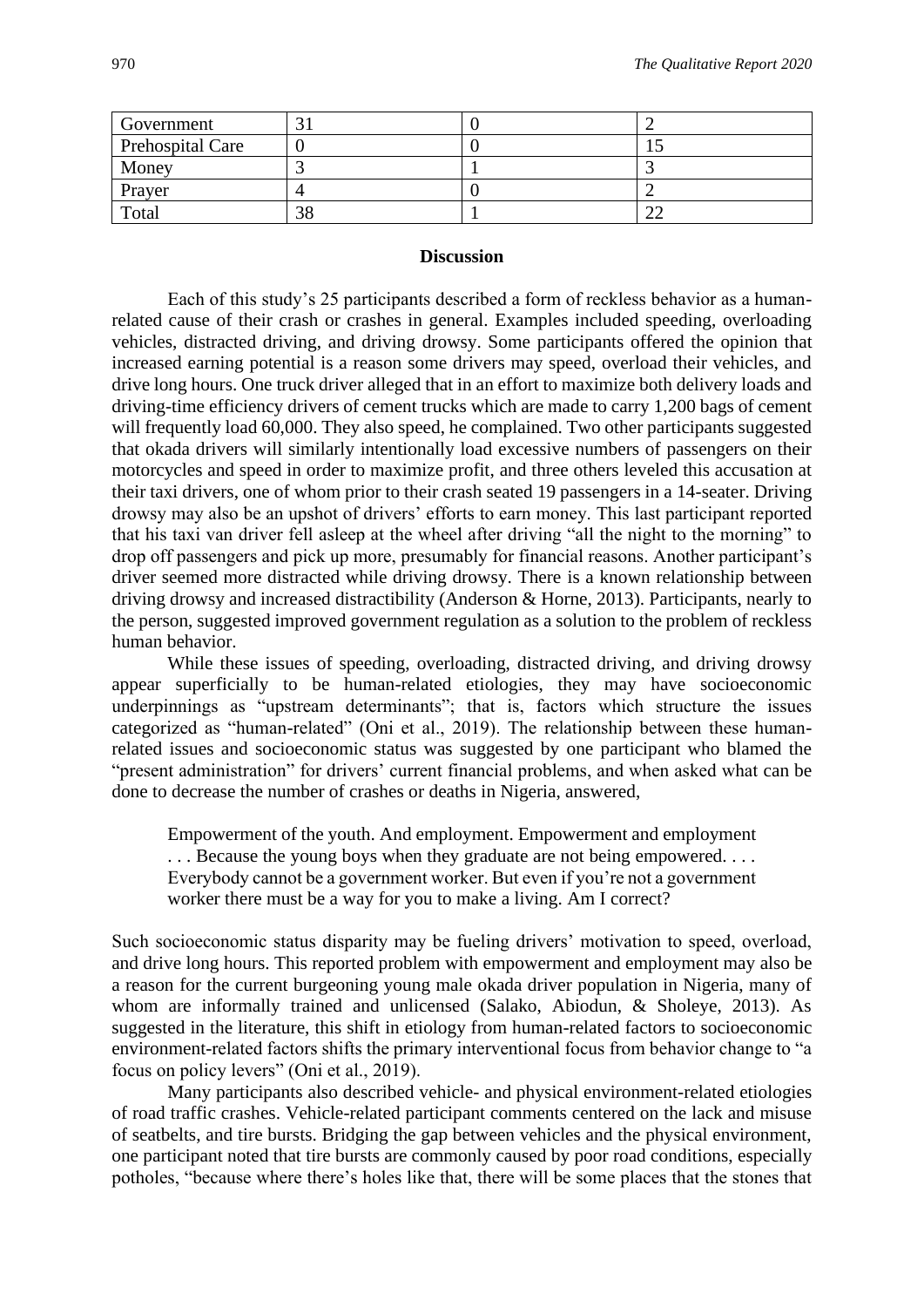are used for the road will be sharp, so it could easily make a tire burst." Road disrepair, opined one truck driver, is primarily caused by overloaded trucks, and road disrepair is "the mosting way [crashes] happen in Nigeria." Another possible cause of road disrepair is poor drainage, suggested one participant. The relationship between poor drainage on roads and road failure is well known (Abhijit & Jalindar, 2011), and experts have shown on road load tests that when the ground water table is raised, rates of rutting increase in each layer of the road (Saevarsdottir, Erlingsson, & Carlsson, 2014). Several participants also reported infrastructural causes of crashes, two of whom had been injured in a transition zone and implicated traffic congestion as a culprit in their crashes.

Twenty-two participants expressed belief that socioeconomic-related factors play direct causative roles in crashes. While the majority of participant comments involved preventative government and law enforcement policies and practices during the pre-event phase, the socioeconomic environment category hosted the most units of analysis in the post-event phase of any category. Most of these addressed post-crash, prehospital care. Nearly half of the participants described difficulty in securing transport to a healthcare facility following their road traffic crash, illustrating the well-documented scarcity of out-of-hospital emergency care in LMICs (Kironji et al., 2018). Surprisingly, despite the obvious concern displayed by each of these 12 participants, none of them mentioned a need for or the absence of trained emergency medical technicians and transport, though one did recommend building first aid stations "every 10 to 20 kilometers interval" along expressways. This may indicate both the lack of access to, and the lack of public conceptualization of, prehospital care in FCT. Subsequently, policymakers in this type of setting, it is argued, should focus their efforts on improving the availability of emergency transport and trained personnel (Kironji et al., 2018).

## **Limitations**

We selected participants by convenience sampling, which may be seen as a methodologic limitation of this study as using that approach limits the generalizability of our findings. However, these participants' perceptions and opinions are important to understand and disseminate. Their beliefs have value, not just because road traffic crashes are quickly becoming one of Nigeria's topmost causes of injury and death, but because patients at NHA who were injured at crash locations like those where 96% of this group of people were injured have the highest odds of death due to crash (Holmes, 2019). This study's results justify and can inform and guide future qualitative assessment of Abuja's road traffic crash epidemic using probability sampling methods.

#### **Conclusion**

This study explored the locations and etiologies of NHA patients' road traffic crashes via semi-structured interviews and qualitative content analysis using Haddon's matrix. Qualitative findings highlight the perceived risk factors for crashes, injuries, and death, which frequently included reckless behavior and infrastructural inadequacy leading up to the crash; vehicular disrepair at the time of the crash; and a lack of post-crash, prehospital transport and care. This latter finding—and specifically that nearly half of this study's crash survivors sought their own nonmedical transport to NHA—may astound road users in higher income countries. It punctuates the need for further community-informed research studying post-event socioeconomic factors of road traffic crashes in LMICs. Continued studies can inform and spark community-engaged preventative and interventional efforts.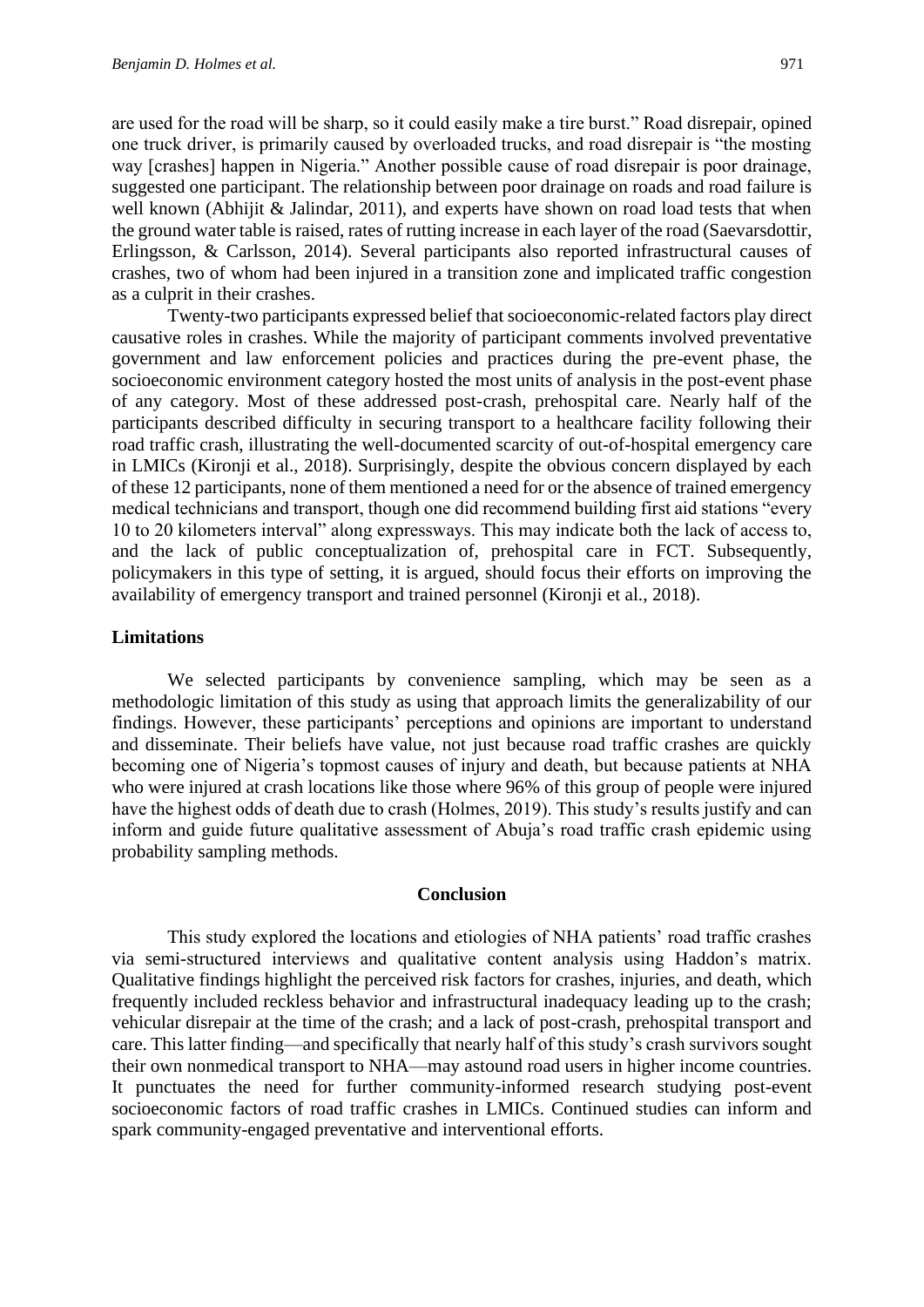#### **References**

- Abhijit, P., & Jalindar, P. (2011). Effects of bad drainage on roads. *Civil and Environmental Research, 1*(1), 1-8.
- Akanbi, O. G., Charles-Owaba, O. E., & Oluleye, A. E. (2009). Human factors in traffic accidents in Lagos, Nigeria. *Disaster Prevention and Management: An International Journal*, *18*(4), 397-409.
- Anderson, C., & Horne, J. A. (2013). Driving drowsy also worsens driver distraction. *Sleep Medicine, 14*(5), 466-468.
- Atubi, A., & Gbadamosi, K. (2015). Global positioning and socio-economic impact of road traffic accidents in Nigeria: Matters arising. *American International Journal of Contemporary Research*, *5*(5), 136-146.
- Bazargani, H. S., Fouladi, N., Alimohammadi, H., Ahari, S. S., Agamohammadi, M., & Mohamadi, R. (2013). Prehospital treatment of burns: A qualitative study of experiences, perceptions and reactions of victims. *Burns, 39*(5), 860-865.
- Bhalla, K., Shotten, M., Cohen, A., Brauer, M., Shahraz, S., Burnett, R., … Murray, C. J. L. (2014). *Transport for health: The global burden of disease from motorized road transport*. [http://documents.worldbank.org/curated/en/984261468327002120/Transport-for-](http://documents.worldbank.org/curated/en/984261468327002120/Transport-for-health-the-global-burden-of-disease-from-motorized-road-transport)

[health-the-global-burden-of-disease-from-motorized-road-transport](http://documents.worldbank.org/curated/en/984261468327002120/Transport-for-health-the-global-burden-of-disease-from-motorized-road-transport)

- Dearnley, C. (2005). A reflection on the use of semi-structured interviews. *Nurse Researcher, 13*(1), 19-28.
- Deljavan, R., Sadeghi-Bazargani, H., Fouladi, N., Arshi, S., & Mohammadi, R. (2012). Application of Haddon's matrix in qualitative research methodology: An experience in burns epidemiology. *International Journal of General Medicine, 5*, 621-627.
- Haddon, W., Jr. (1980). Advances in the epidemiology of injuries as a basis for public policy. *Public Health Reports, 95*(5), 411-421.
- Hedlund, J. H. (1985). Recent U.S. traffic fatality trends. In L. Evans & R. C. Schwing (Eds.), *Human behavior and traffic safety* (pp. 7-26). Boston, MA: Springer.
- Holmes, B. D. (2019). *Road traffic crashes in Federal Capital Territory, Nigeria: Explanatory factors in statistical, geospatial, and qualitative analyses* (Doctoral dissertation). Milwaukee, WI: Medical College of Wisconsin.
- Holmes, B. D., Haglund, K., Beyer, K. M., & Cassidy, L. D. (2018). Qualitative methods of road traffic crash research in low-and middle-income countries: A review. *International Journal of Injury Control and Safety Promotion, 26*(2), 194-199.
- Kayani, A., King, M. J., & Fleiter, J. J. (2012). Fatalism and its implications for risky road use and receptiveness to safety messages: A qualitative investigation in Pakistan. *Health Education Research, 27*(6), 1043-1054.
- Kironji, A. G., Hodkinson, P., De Ramirez, S. S., Anest, T., Wallis, L., Razzak, J., … Hansoti, B. (2018). Identifying barriers for out of hospital emergency care in low and low-middle income countries: A systematic review. *BMC Health Services Research, 18*(1), 291- 310.
- Korter, G. O., Olubusoye O. E., & Salisu M. A. (2013). Spatio-temporal analysis of characteristics and causes of road traffic crashes in Oyo state of Nigeria. *Nigerian Health Journal, 13*(4), 166-181.
- Lin, Y. (2016). The global distribution of the burden of road traffic injuries: Evolution and intra-distribution mobility. *Journal of Transport Geography, 56*, 77-91.
- Lu, T.-H. (2006). Unalterable host factors? A social epidemiologist's view of the Haddon matrix. *Injury Prevention, 12*(5), 285-286.
- Marquez, P. V., & Farrington, J. L. (2013). The challenge of non-communicable diseases and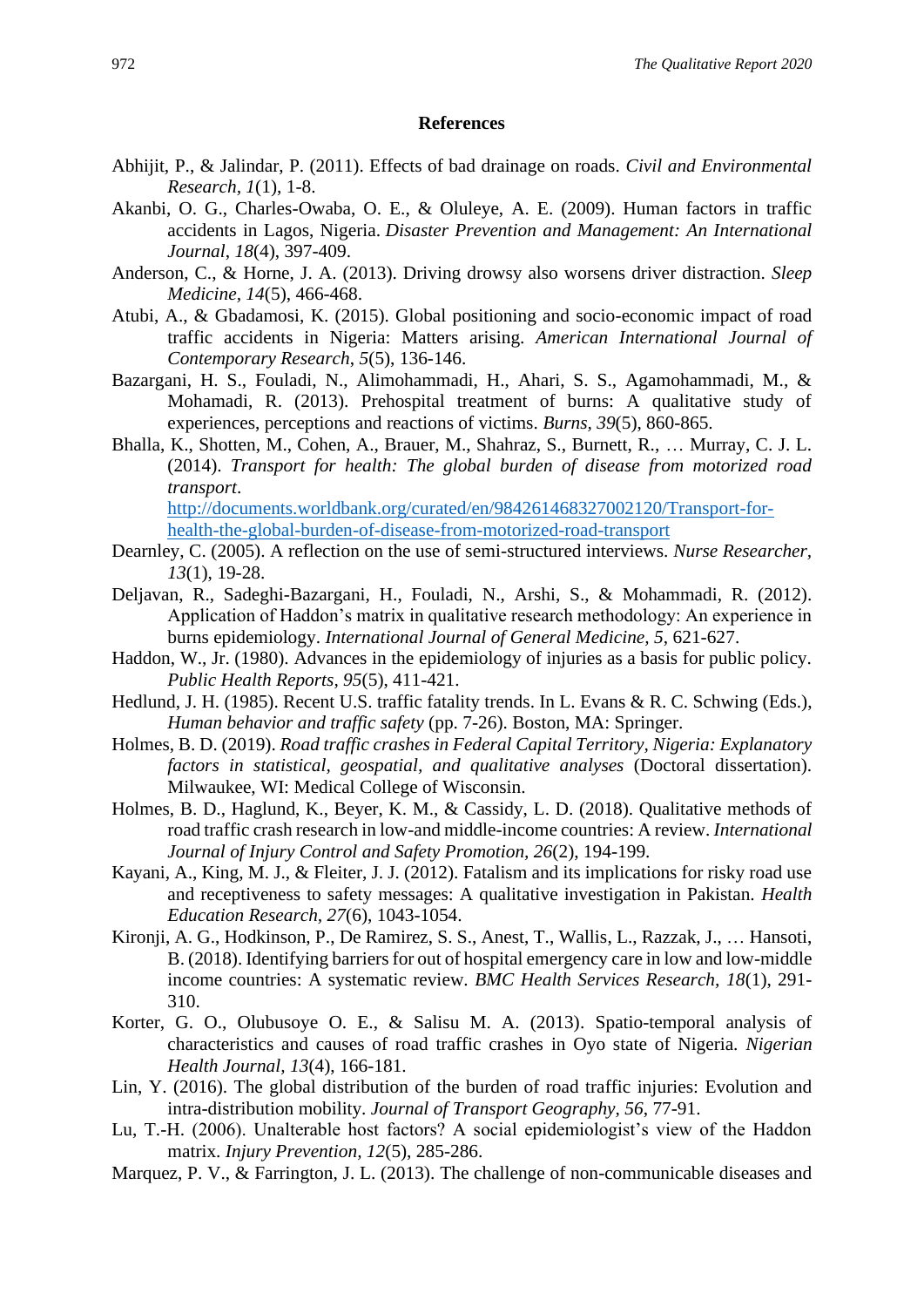road traffic injuries in Sub-Saharan Africa. An overview. *Worldbank*. [http://documents.worldbank.org/curated/en/844381468209068874/The-challenge-of](http://documents.worldbank.org/curated/en/844381468209068874/The-challenge-of-non-communicable-diseases-and-road-traffic-injuries-in-Sub-Saharan-Africa-an-overview)[non-communicable-diseases-and-road-traffic-injuries-in-Sub-Saharan-Africa-an](http://documents.worldbank.org/curated/en/844381468209068874/The-challenge-of-non-communicable-diseases-and-road-traffic-injuries-in-Sub-Saharan-Africa-an-overview)[overview.](http://documents.worldbank.org/curated/en/844381468209068874/The-challenge-of-non-communicable-diseases-and-road-traffic-injuries-in-Sub-Saharan-Africa-an-overview)

- Mathers, C. D., & Loncar, D. (2006). Projections of global mortality and burden of disease from 2002 to 2030. *PLoS Medicine, 3*(11), 2011-2030.
- Mohan, D., Tiwari, G., Khayesi, M., & Nafukho, F. (2006). Road traffic injury prevention training (p. 25). Retrieved from manual. Retrieved from [https://apps.who.int/iris/bitstream/handle/10665/43271/9241546751\\_eng.pdf](https://apps.who.int/iris/bitstream/handle/10665/43271/9241546751_eng.pdf)
- Oni, T., Yudkin, J. S., Fonn, S., Adongo, P., Kaseje, M., Ajuwon, A., … London, L. (2019). Global public health starts at home: upstream approaches to global health training. *The Lancet Global Health, 7*(3), e301-e302.
- Roberts, H. (1997). Qualitative research methods in interventions in injury. *Archives of Disease in Childhood, 76*(6), 487-489.
- Roberts, H., Smith, S. J., Bryce, C. (1995). *Safety as a social value*. Buckingham, UK: Open University Books.
- Runyan, C. W. (2015). Using the Haddon matrix: Introducing the third dimension. *Injury Prevention, 21*(2), 126-130.
- Saevarsdottir, T., Erlingsson, S., & Carlsson, H. (2014). Heavy vehicle simulator tests at VTI. In Y. R. Kim (Ed.), *Asphalt pavements* (pp. 847-858). Boca Raton, FL: CRC Press.
- Salako, A., Abiodun, O., & Sholeye, O. (2013). Risk behaviors for road traffic accidents and severe crash injuries among commercial motorcyclists in Sagamu, South West, Nigeria. *Online Journal of Medicine and Medical Science Research, 2*(2), 19-23.
- Schreier, M. (2014). Qualitative content analysis. In U. Flick (Ed.), *The SAGE handbook of qualitative data analysis* (pp. 170-183). London, UK: SAGE.
- World Health Organization (WHO). (2018). *10 facts on global road safety*. <http://origin.who.int/features/factfiles/roadsafety/en>
- Zakeri, R., & Nosratnejad, S. (2017). Economic burden of road traffic injuries in low and middle income countries versus high income countries: A systematic review. *BMJ Open, 7*(0), A63.

#### **Author Note**

Benjamin D. Holmes is an Assistant Professor in the Department of Physical Medicine & Rehabilitation at Mayo Clinic in Rochester, MN. He also practices chiropractic at Mayo Clinic. His research interests lie in global health and in using mixed methods analytical techniques to study road traffic trauma and spinal pain disorders. Correspondence regarding this article can be addressed directly to: [holmes.benjamin@mayo.edu.](mailto:holmes.benjamin@mayo.edu)

Kristin Haglund is a Professor of Nursing at Marquette University. She practices primary care at Froedtert & the Medical College of Wisconsin. She is a community-engaged researcher specialized in qualitative methods. Correspondence regarding this article can also be addressed directly to: [kristin.haglund@marquette.edu.](mailto:kristin.haglund@marquette.edu)

Emmanuel A. Ameh is a Professor of Paediatric Surgery and Consultant Paediatric Surgeon at National Hospital Abuja, Nigeria. He is actively involved in educational and training program development with various surgical associations throughout sub Saharan Africa. He has been actively involved in developing sustainable trauma registry in Nigeria. He was a commissioner on the Lancet Commission for Global Surgery and led the recently concluded National Surgical, Obstetrics, Anaesthesia and Nursing Plan for Nigeria. He also serves on the Global Initiative for Children's Surgery core organization committee. Correspondence regarding this article can also be addressed directly to: [eaameh@yahoo.co.uk.](mailto:eaameh@yahoo.co.uk)